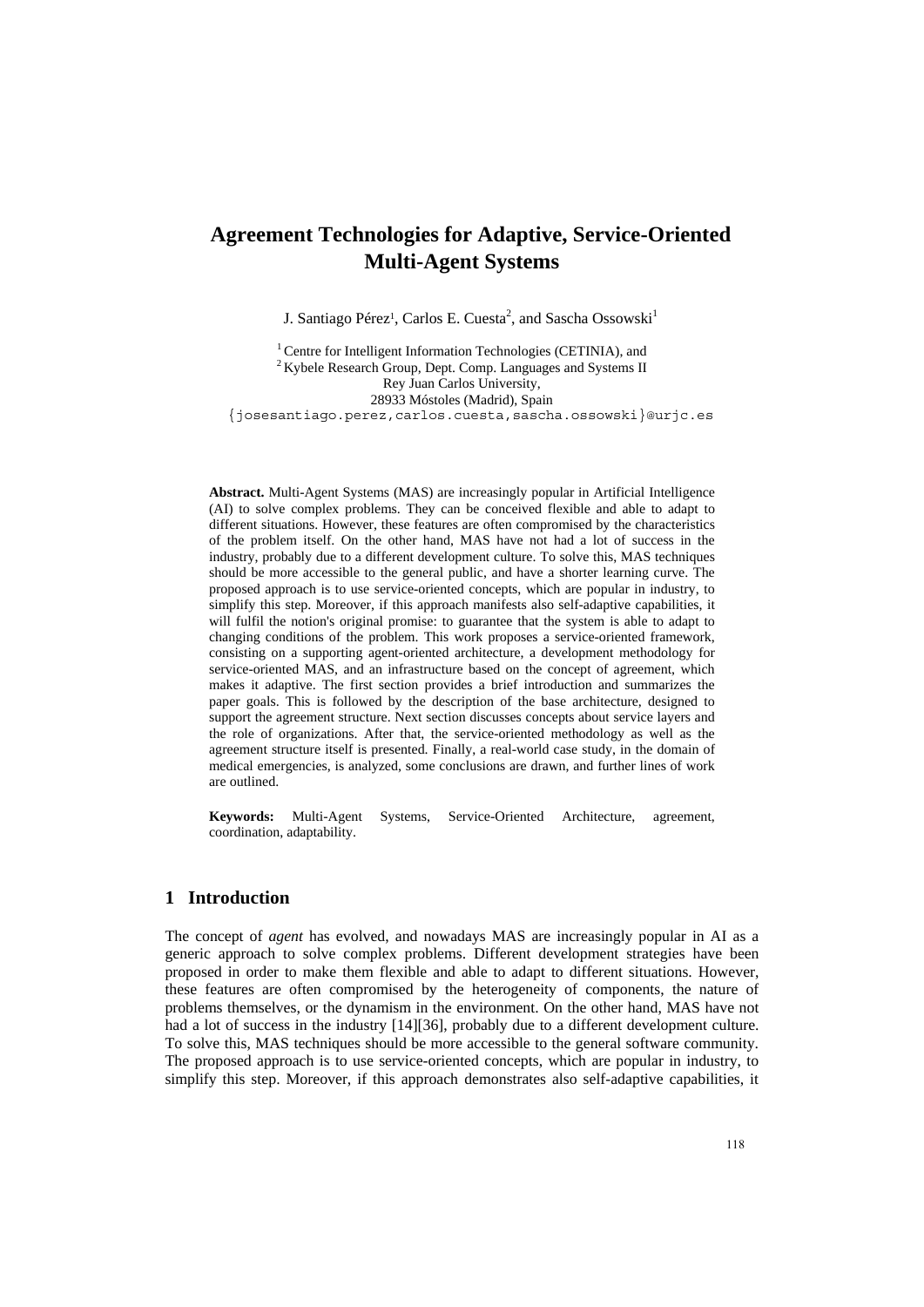will fulfil MAS original promise: to guarantee that the system is able to adapt to changing conditions in the problem to solve.

Before dealing with adaptability, it is perhaps better to consider coordination as a previous concept. A well-known definition of "coordination" within the MAS field is taken from Organizational Science: "the management of dependencies" between organizational activities [27]. From a "micro" point of view (agent-centred) [35], coordination is understood as an *adaptation to the environment*. On the other hand, from an MAS-centred point of view, the consequences of coordination can be understood as a global influence. This can be a "shared" plan [30] or the combination of individual plans (a "multi-plan") [28]. In few words, when using MAS as a software solution, the problem of coordination is always present. In fact, when we have a self-organized agent structure, we can often consider this structure as *optimal*, because it would solve the coordination issues.

Some early steps in the direction of adaptability have been given by organization-oriented approaches. Obviously there are many other approaches, but this is one of the most interesting in our context: adaptive capabilities, using a MAS approach, seem to be most easily provided by organizations. These imply a number of additional questions: about the inner role of organizations in MAS and about the need to provide coordination for organizations to achieve adaptation. To answer to them, two additional concepts have to be defined; respectively, *services* of an organization and *agreements* between them. The former provides both a methodological basis for the approach, as well as a direct connection to SOA [26]. On the other side, the latter is a main topic of this paper, and it will be discussed in detail.

Globally, this paper pursuits three main goals, namely:

- To evolve the classic agent-oriented approach, from an originally closed MAS design into an *open* Service-Oriented ecosystem,
- To define the corresponding infrastructure and methodology to achieve this, using the notion of *organization* as the conceptual nexus, and
- To provide internal *coordination* by defining the *agreement*, conceived as an adaptive architecture-level construction, which would provide coordination as an emergent property, by containment.

This paper is organized as follows: second section describes the base architecture, designed to support the agreement structure. Next section discusses concepts about service layers and the role of organizations. Them, the service-oriented methodology as well as the agreement structure itself is presented. Finally, a real-world case study, in the domain of medical emergencies, is analyzed, some conclusions are drawn, and further lines of work are outlined.

# **2 A Base Architecture for Service-Oriented MAS**

The architecture that gives support to the model has been defined both as an open MAS and also as a service-oriented, organization-centric, agent-based architecture. These two perspectives are not necessarily contradictory; they are not obviously compatible either.

For both descriptions to be true, the platform has to be capable of being observed at different levels and from different perspectives. This multi-level and multiple viewpoint nature must be specifically enabled by the technical architecture (see 2.2), as it must present several different notions as the key concept of the system. This requires an intertwining relationship which must be purposely provided by the infrastructure. As the platform is conceived as a distributed system, the middleware is the logical place to provide this support.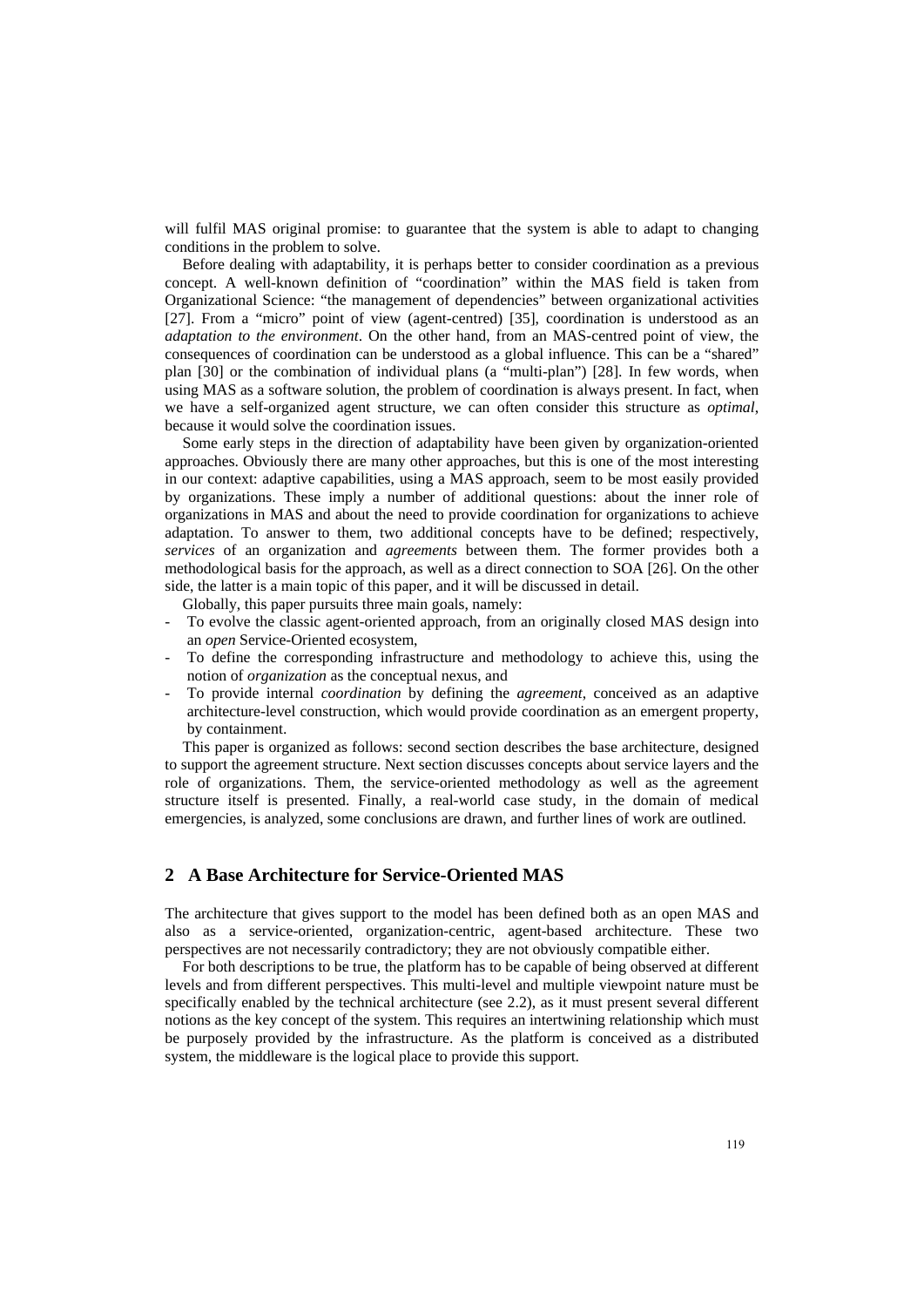#### **2.1 The Need for Organizations**

As defined previously, the architecture that supports the model has been defined as open MAS, which is also service-oriented, organization-centric and, of course, agent-based. In this work, agents supporting services has been chosen as the solution alternative. First, agents are wellknown computational entities in the academic environment, with an implied granularity, and need to comply with an existing standard [20]. On the other hand, although the services technology is established and has a number of standards [7][12][17][26], its methodology and influence on other paradigms are still under development. In order to allow the use of the rich semantic and technological capabilities of agents in a broader context, an upper layer of services can be added to provide, in particular, the *interoperability* feature. Therefore, it is easy to conceive a service as a way to present the operational capabilities of an agent or, even better, a collection of agents as an organization. One way to implement is to have the platform defined as a SOA, built on top of supporting MAS.

Implicit in the definition of MAS is the need to *register* agents in the system, to separate those ones who belong to the architecture from those who do not. The same approach will be used to identify services. To allow their external access, they will be explicitly registered and grouped as part of a service. This service could be later discovered by other entities within the distributed registry of the system.

Pure *agent-oriented* MAS methodologies (such as MAS-CommonKADS [24], Gaia [38], MaSE [37], Tropos [23] or Prometheus [29], among others) usually concentrate in the agent vision. It is assumed that the final behaviour of the system *emerges* from the interrelations between the designed agents. But the global behaviour is not analyzed in detail.

On the other hand, in *organization-oriented* MAS methodologies, the analysis is made from a global perspective (Agent-Group-Role [19], MESSAGE [9], ANEMONA [22], AML [11], OperA [15], Civil Agent Societies [13], MOISE [21], Electronic Institutions [18], HARMONIA [34], GORMAS [3], among others). The objectives describe the organizational purposes at a high level. This allows the determination of tasks, types of agents, resources assignation between members, etc. In this approach, norms are very important because they describe the desired behaviour of the members. These norms will derive in control, prohibitions, sanctions, etc. to achieve the expected global behaviour. Mechanisms to allow external agents to enter the organization and control their behaviour are particularly useful to design *open* MAS.

## **2.2 The Agreement Technologies Base Architecture**

The set of technologies and approaches used in this work is globally named as "Agreement Technologies" [1]. This section presents the base architecture for these technologies, and, as it was noted in the previous section, it was conceived to be based in an open MAS.

One goal of the proposed approach is to take advantage of MAS features, so the research is oriented to achieve a greater capacity and functionality, with a lesser emphasis on efficiency or scalability. Moreover, and from this point of view, services are used to achieve interoperability, as mentioned earlier. The main idea is to export the agent system as a system of services, which will be supported, not only technologically, but also methodologically.

These concepts are intended to be built on top of existing and concurrent work. It is not the purpose of the article to give a complete description of the THOMAS architecture, which can be found in [4]. But briefly, its design can be summarized as described in the following.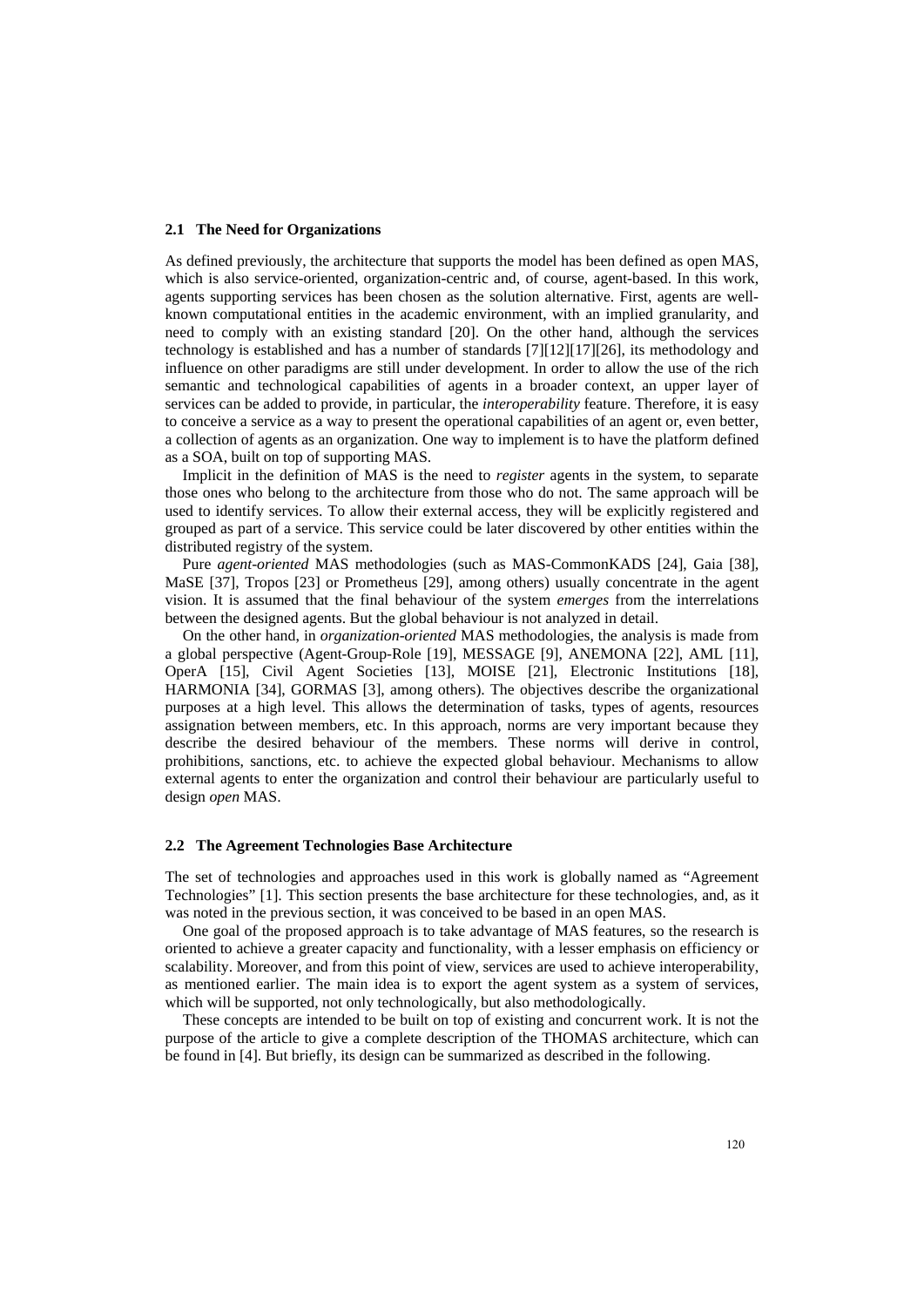

Figure 1: THOMAS Technical Architecture (inspired on [4])

The platform, including its middleware, (Figure 1) is structured in three levels but they are not strictly layers. They are orthogonally supported by four specific components, which are included as part of three different subsystems. The *Platform Entities Management* subsystem is actually layered in turn. The different layers of this subsystem are used to provide capabilities for different levels in the platform. The three levels are:

- *Platform Kernel (PK)*. It is the actual kernel of the middleware; includes both the Network Layer and the Agent Management System (AMS) component. It provides all the capabilities of FIPA-compliant architecture [20]. Therefore, at this layer the platform is already an (open) Multi-Agent System.
- *Service & Organization Management*. This is the conceptual level composed of the Organization Management System (OMS) and the Service Facilitator (SF) components. Both components provide all the relevant features and abstractions for the Execution Framework.
- *Organization Execution Framework*. It is the "space" where all the computational entities "live" and perform their functions. Agents and their organizations, and the services they offer, are conceptually located in it. Every specific application would be conceived, designed and executed at this abstraction level.

The aforementioned three main components of the platform are: *AMS,* which provides all the required capabilities and functions for managing an agent; *OMS,* which provides all the required capabilities and functions for managing an organization, and maintains together the system as a whole; and *SF,* which provides the required capabilities and functions to allow that a certain selection of the operations in an organization behave as a unified service.

# **3 The Service-Oriented Layer**

As already noted, the base architecture will be primarily conceived as a service-oriented. Hence, an important concept is that of *service*.

According to their provider, there are basically *base services* (user-level services, and they are defined for every concrete application); and s*ystem services* (not strictly "services" as they are not offered by a concrete user-level provider, they are provided by the system itself, i.e. they are the support services of the platform).

Taken into account their function and the extent of their capabilities three separate sets of services can be identified in the architecture: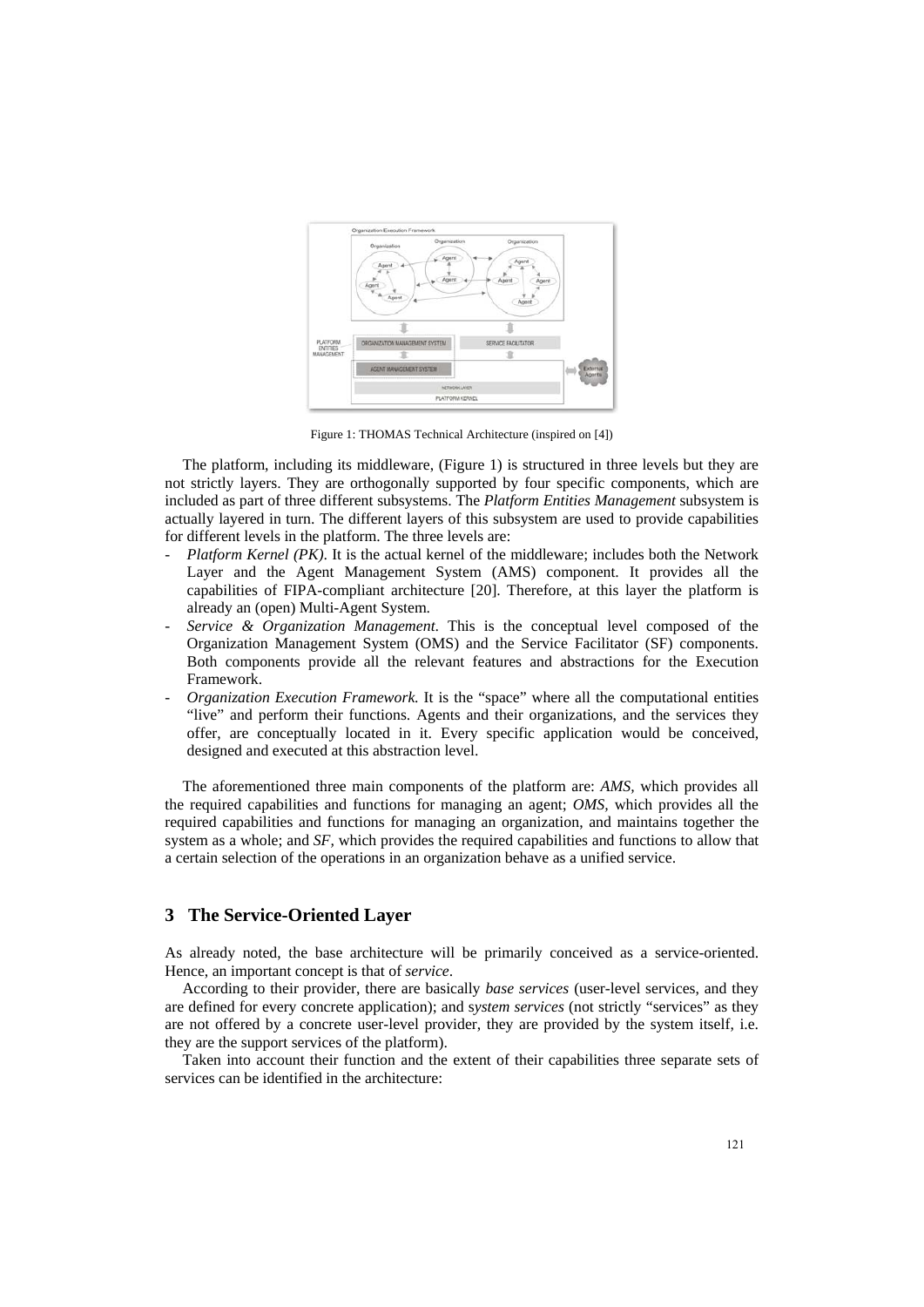- *Structural Services*. They allow defining a certain organizational/architectural structure, by creating and registering organizations, their roles and norms, and their relationships. They make possible to establish and modify both structural and normative specifications of the system and they are provided by the OMS.
- *Information Services*. They provide specific information about components in an organization. Also, some of them are published as registered services, while some others are just conceived for the use of the OMS and stay invisible.
- *Dynamic Services*. They allow entities to dynamically enter or abandon an organization, as well as to adopt existing roles. Units and roles have been previously defined and registered by using structural services. Dynamic services are just able to modify services, units and roles. These services provide dynamic reconfiguration.

#### **3.1 The Role of Organizations**

The *organization* is the most important active element and the unifying notion of the architecture itself. The recursive hierarchy of organizations is what would make possible to simultaneously define the architecture as service-oriented and as agent-based. The concept of organization is the nexus between both perspectives.

An organization can be seen from two points of view: externally, it can be considered as a context, a domain of influence, the scope of a set of norms and rules; and internally, it can be considered as a collection, the gathering of the set of individuals which would comply with the stated norms and fill the defined roles. An organization is also composed of units (or organizational units). A *unit* is an active entity with a definite, externally observable behaviour, and it can have either a collective nature (where the unit is itself an organization) or an autonomous nature (when the unit is just a single agent). The *unit* is therefore the substrate which supports both the gathering of agents and the definition of services.

The concept of organization is also used to solve the scaling problem of architecture, in the context of services. Since they generally are intended to be used in-the-large, it is necessary to use a compositional structure: the organization itself. In this vision, low-level services are essentially provided by individual agents, while system-level services are provided by roles in a complex organization. Intermediate levels can also provide their services, so the recursive organizational hierarchy defines the compositional "spine" for the system.

As implied before, from this point of view everything is a *unit*. The system itself must be conceived from within as a unit, and therefore, it is an organization too. As such, it gathers the contributions of both individual agents defining the small-scale MAS, as well as those from the middleware itself, which supports the technical architecture, as described in section 2.

## **4 A Service-Oriented Methodology**

As already said, the proposed approach is to group agents into organizations, but this is not a simple task. Some questions arise, such as: Which agents belong to an organization? What criteria will be used to group them? Moreover, the process of exporting the capabilities of agents as services leads to another question: What services should be exported?

A methodology is proposed in an attempt to answer all these questions. A first step involves the functional decomposition of services, and this leads to define organizations. Then, as a second step, the composition of services is guided by the organizations and their structure.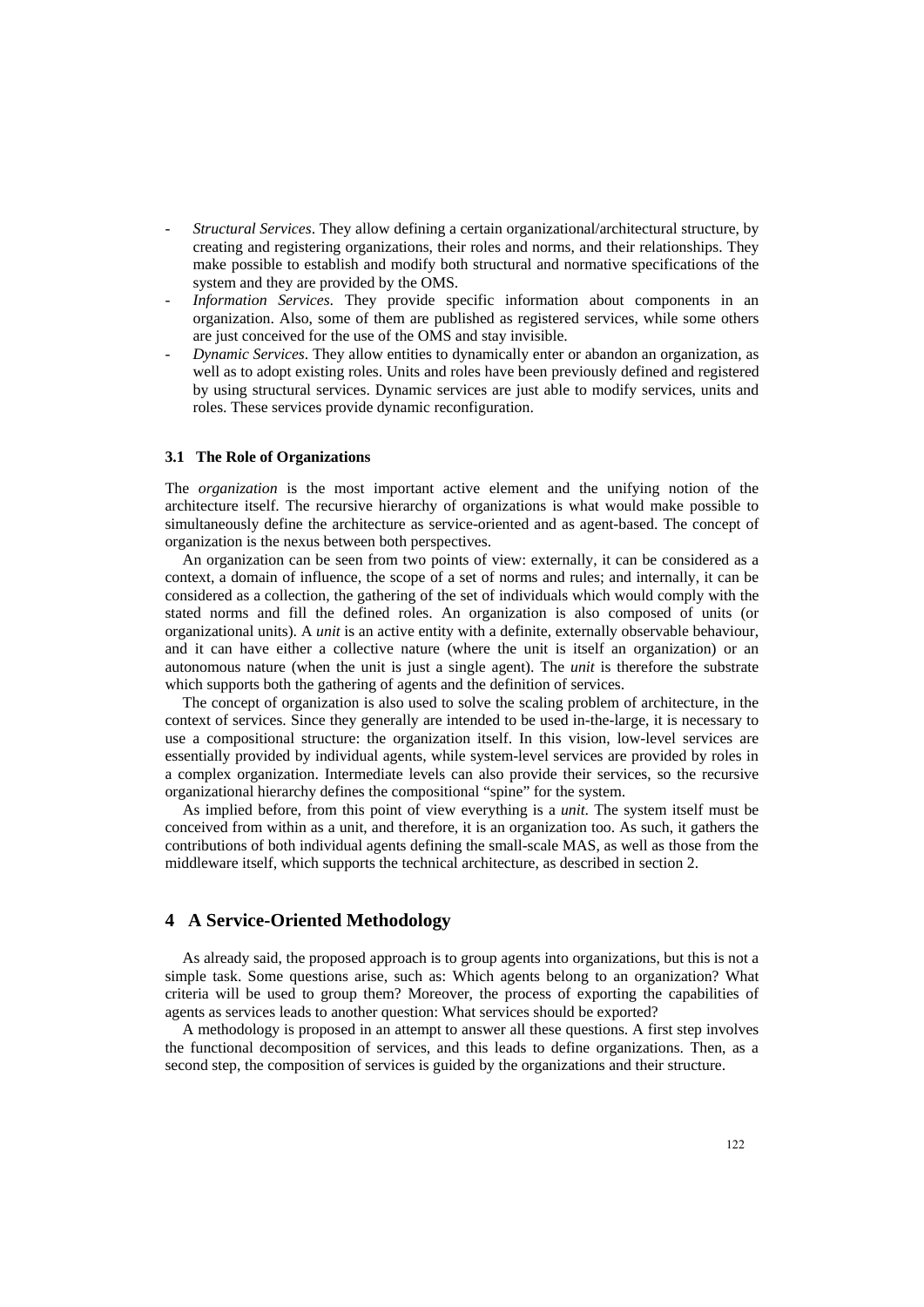The system is conceived as service-oriented, so, high-level services are proposed as the starting point. Their functional decomposition (or a hierarchical decomposition, from another point of view) will be also used to design the hierarchical structure of organizations.

A service is defined as a computational entity which gathers a set of operations, described in its standard interface, and comprised a semi-ordered sequence of activities, semantically described by an intentional profile and an explicit process model, which can in turn be split in several smaller processes. There may be several implementations for the same service and an identical profile, which are offered by different (possibly many) service providers.

The concept of *service process,* in this context, intends to provide a clear semantic perspective of a service's functionality, by describing it as a workflow.

The service process model identifies three kinds of processes in the structural description. This classification, designed from a semantic perspective [2], will be used to support the methodology, and assist in the design of the structure of organizations. These types of processes are:

- *Atomic processes* can be directly invoked, execute in a single step, and cannot be decomposed.
- *Simple processes* are also perceived to be executed in a single step, but cannot be directly invoked. They are abstract processes (placeholders) and can be filled either by an atomic process; or (acting as a simplified representation) by a composite process.
- *Composite processes* are decomposed in sub-processes, which can be defined in turn as atomic, simple or composite ones. This way, the service's functionality unfolds recursively as a hierarchic composite structure.

*Simple* processes (which are also services) allow a next level of decomposition. High-level services can be described as a set of simple processes. Those actually simple are described as *atomic* services (i.e. agent operations); and those that are more complex are considered as *composite* processes, which will be further decomposed. Organizations can be now identified by relating each service with its provider, unfolding their hierarchical structure.

From this point of view, the composition of services is given by the organizational structure itself. Though the approach here has a semantic nature, this is essentially the same approach which is also used for this purpose, from a behavioural perspective, in the context of service composition, based on orchestration [25].

In particular, both approaches use the process abstraction as the way to describe the behaviour of a service, and specifically the composition of (smaller-scale) services. Also, provide a number of control structures, which define a principled way to combine subprocesses into larger processes, providing compositionality and recursive structures.

There is an implicit relationship between these recursive structures: (composite) processes can be provided as services by (composite) organizational units; when these processes are decomposed, the resulting sub-processes can be provided in turn by other units. That is, subprocesses of a composite process would be provided by the members (units) of the composite organization which provided the upper level. When this happens, the recursive structure of processes mimics the recursive structure of organizations. The converse is also true: starting from simple tasks, a vertical composition method could help in the definition of the organizational hierarchy, defining at the same time the resulting complex (composite) processes. Like in the case of organizations, the recursion ends at the agent level.

Therefore, our approach provides the structure for the vertical composition of services. This way, a task that is often considered difficult –to design the service composition– is methodologically tackled, allowing at the same time to fully exploit the organizational structure of the agents. Then, there is a mutual support between these two concepts.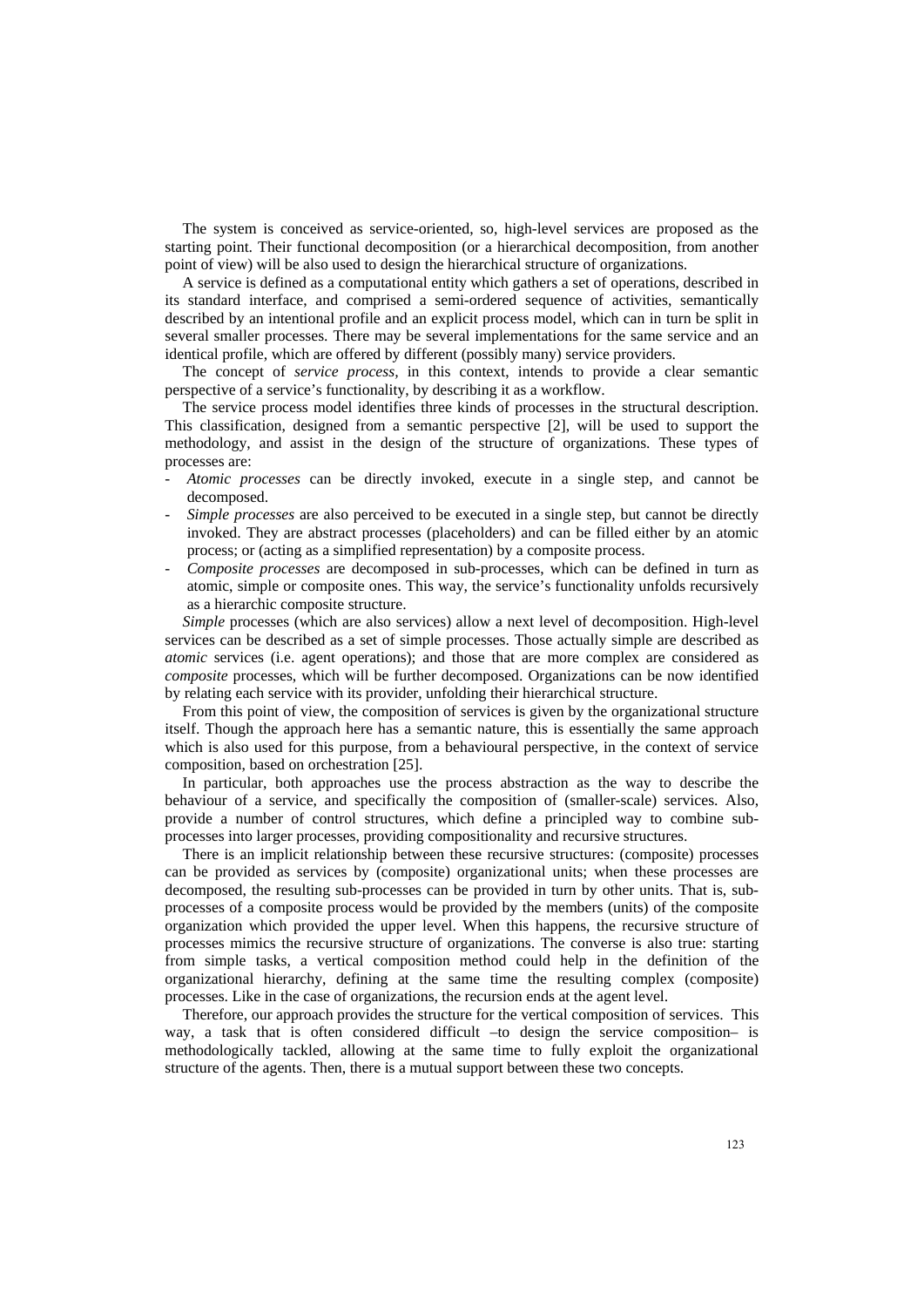# **5 The Agreement Structure**

Agents were originally conceived as single actors, but within the MAS approach, a different method has become possible. The need for a trade-off continues, but has it transformed into a *coordination* problem. As already said, the service can be conceived as a way to present the operational capabilities of an agent (or a collection of them) inside an organization.

The proposed methodology allows tackling the decomposition of services, but adaptability in the system is provided by the architecture. First, there is a decomposition of services to provide the required features; but after that it is necessary to address the structure of agreements which supports this decomposition, in order to make it adaptive.

So, an important notion is the *agreement* between computational entities (organizations, at the top levels; but also agents, at the lower ones) conceived as an *architectural construct*. The following subsections discuss the need for an adaptive structure, and the agreement model.

### **5.1 The Need for an Adaptive Structure**

When using MAS as a software solution, as already noted, the problem of coordination is always present. When they define a self-organized structure, it sometimes implicitly solves the coordination issues; this approach could be considered as optimal.

When a complex problem is tackled in an *ecosystem* (or a system of systems), the solution requires certain adaptability. At the same time, this structure needs to be flexible to achieve coordination inside the ecosystem, and also this behaviour could be emergent.

Pioneer works related to cooperation define adaptiveness as a required notion for intelligent solution of complex problems [2]. Two approaches can be considered: *from the collaborative entity point of view* (cooperation is introduced as an additional mechanism to increase the effectiveness in solving problems); and *from the problem to solve point of view* (this intends to find the best way to structure and decompose a complex problem to solve it effectively). Taking into account these approaches, several solutions to the cooperation problem were developed. The *blackboard* architecture [16] provides cooperation between knowledge sources using a simple communication mechanism. The *contract net* [32] proposes *negotiation* as a mechanism to coordinate and to assign tasks to different entities participating in problem solving. The *reactive architecture* [8] tries to obtain an intelligent behaviour from simple models, without knowledge representation, reasoning or learning mechanisms. Finally, agent architectures with *organizational* capacity appeared: agents need to know about their own capabilities and *social* features.

Generically, entities are organized into a structure by using *controls*, which either *enforce* or *forbid* specific interactions –or connections–; and *protocols*, which either *enable* or *channel* them. Therefore, where the former are based on force or *imposition*, the latter are based on consensus and *agreement.*

The concept of agreement among computational entities seems to be a right approach to tackle the need for an adaptive structure. The objective is to "discover" a suitable structure of controls and protocols so that it *emerges* as a global structure, *the agreement*. This will make possible to define the main inner structures in order to obtain agreement-based organizations.

As the structures of agents are become more and more complex, it is clear that for some kind of problems we need not a superstructure, like the blackboard. Agents that *organize themselves* in organizations (and after that in agreement-based organizations) are needed. The main objective is to evolve from that emergent coordination to an *emergent agreement* between entities.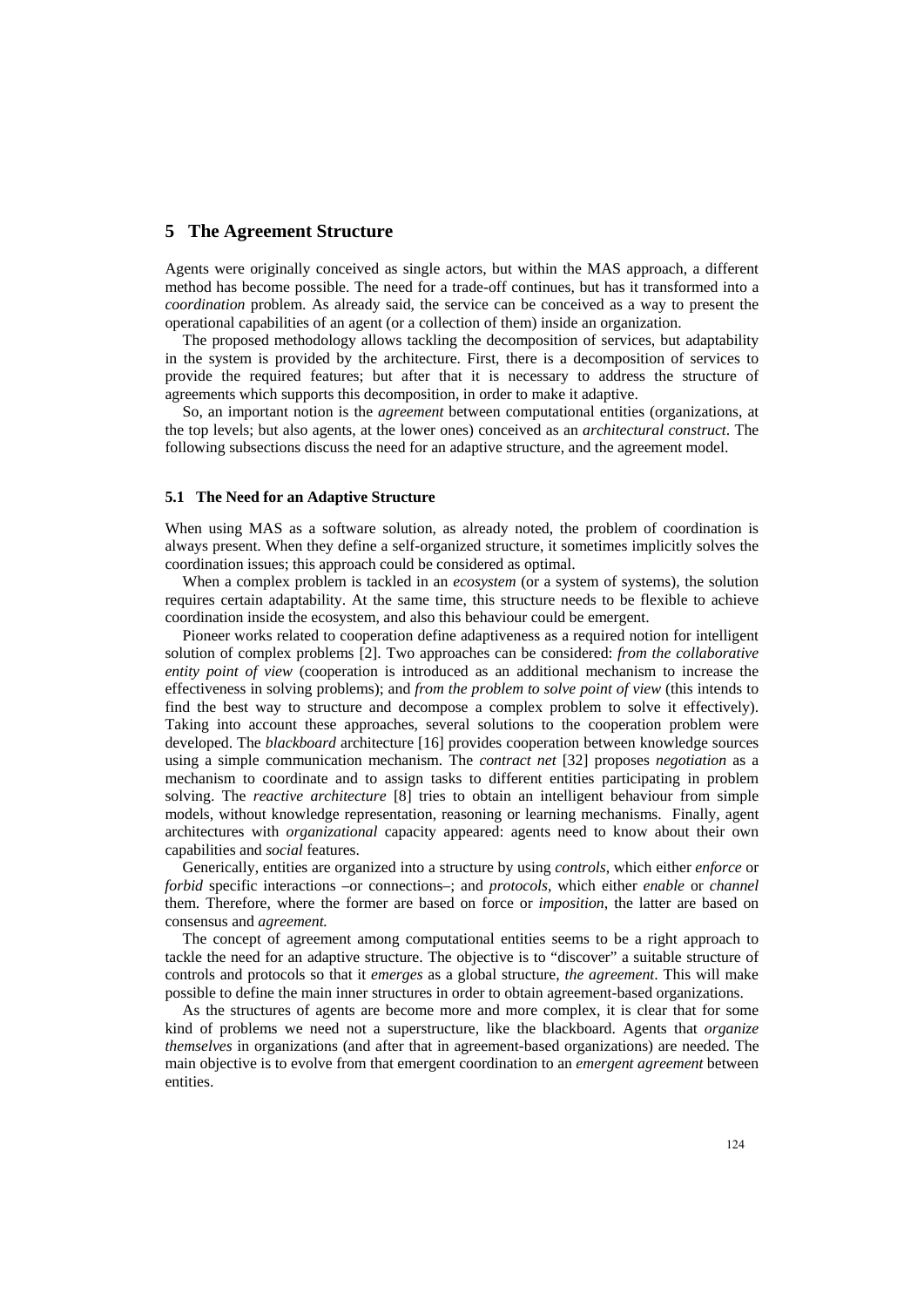### **5.2 The Agreement Model**

As already noted in previous sections, a central notion in this approach is the *agreement* between computational entities. Continuing with research efforts in the field of "Agreement Technologies" [1], the process of *agreement-based coordination* can be conceived as consistent with the normative context where agents are established and allow them, once accepted, to call for mutual services, and to be called by others.

Several key research topics must be considered and they can be seen in a "tower" structure [1] where each level provides functionality and inputs to the one above. Therefore, the agreement must be seen as a *layered* structure, by definition: when an agreement is reached at a certain level, elements located at lower levels must respect it at their own level. These "tower" levels, from bottom up, are:

- *Semantics*: the bottom one, as semantic issues influence all others. The semantic alignment of ontologies [6] is necessary to avoid mismatches and is needed to have a common understanding.
- *Norms*: is concerned with the definition of rules determining constraints that the agreements, and the process to reach them, have to satisfy.
- *Organizations*: implies a super-structure that restricts the way agreements are reached by fixing the social structure of the agents, the capabilities of their roles and the relationship among them [5].
- *Argumentation and Negotiation*: can be seen as protocols that define the structure of an agreement.
- *Trust*: the top level in the tower. Agents need to use trust mechanisms that summarize the history of agreements and subsequent agreements executions in order to build long-term relationships between them [31].

These five layers, of course, are not seen as isolated because they may well benefit from each other. For example, if changes in some norms or to take advantage of negotiation methods, the organizational model has to be modified. A switch from the described "tower" into a multi faceted ("pentagon") figure can be conceived because the agreement pervades (and is influenced by) all the facets/levels (Figure 2). In this sense, the facets are intertwined, but *agreement* is still a layered structure – and layers bind both ways.



Figure 2: Multi-faceted perspective on the structure of an Agreement

In fact, the agreement is a crosscutting structure, which maintains a bidirectional relationship to every element it contains. The agreement defines the architecture but at the same time, the architecture defines the agreement. The agreement is *shaped* by those forces,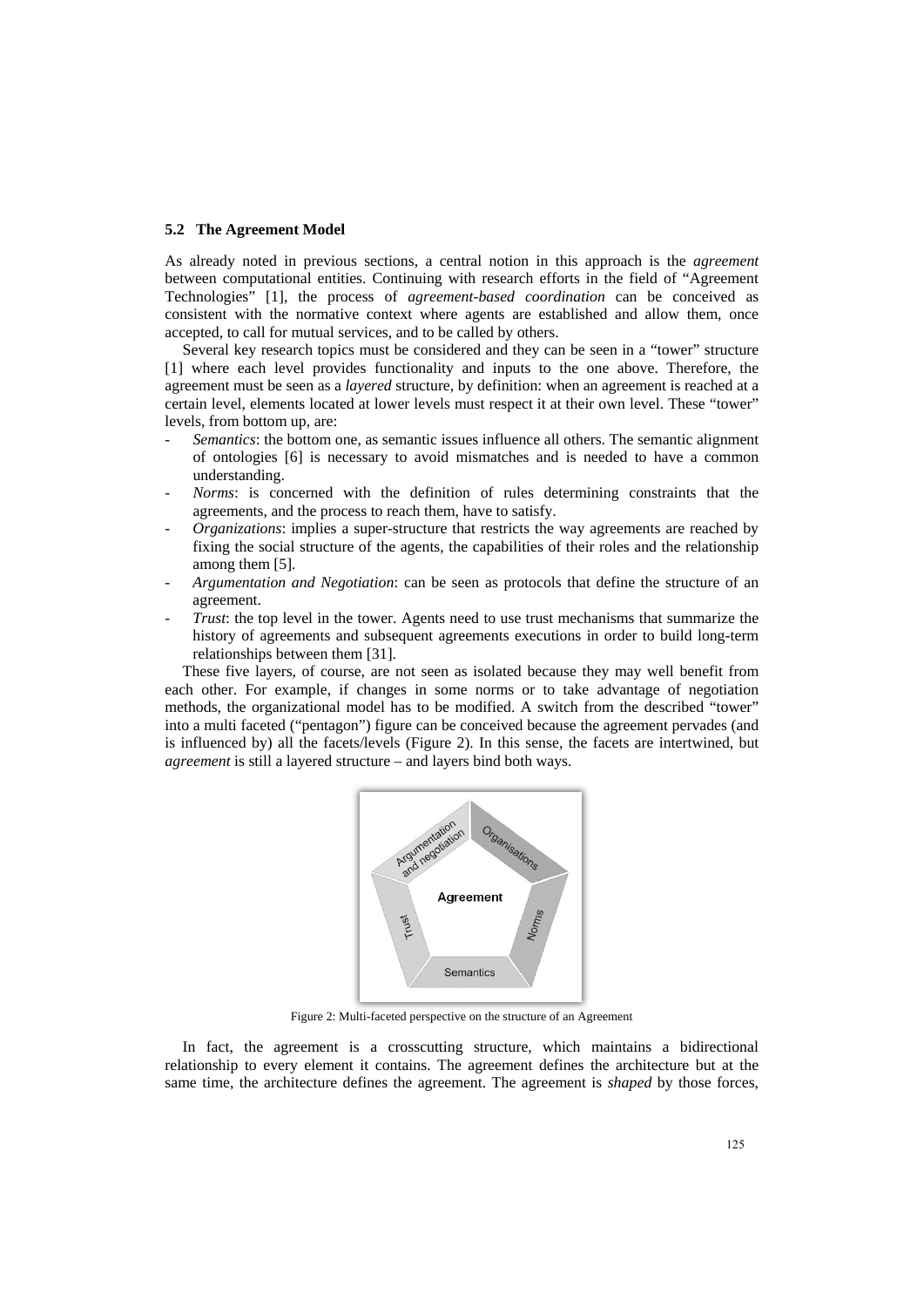but its existence also *shapes* the reaction to them, and models the future evolution of the system. It is important to note that the multi-faceted perspective is not intended to replace the "tower" structure, as the architecture described in previous subsection is still hierarchical in many senses, but the *agreement* itself can be considered not only as layered, but also as multifaceted. Layers are just conceived to provide logical separation of concerns, and they are not always physical (contained) tiers. On the other side, in an MAS setting, a reconfiguration can also be triggered bottom-up; a single agent can react to a change in their surroundings by asking for some kind of change, such as a *move* to some other organization. Of course this change can cause some others in turn, and the effect would spread accordingly, causing even a global reorganization.

In summary, the system already provides the required elements to build an adaptive architecture; to actually define an *emergent agreement* would just require identifying the structural patterns, and the set of inter-level protocols. Some refinements can be made further, though the need for meta-elements has still to be considered, nothing excludes the definition of specific agents to carry out support tasks for the agreement itself (such as sensors, observers or even planners).

# **6 Case Study:** *mHealth*

This section presents a case study in order to illustrate the proposed approach. Our purpose is to show the reason why an *agreement* between entities is not only necessary, but it can also be a natural solution to complex problems. As already said in section 3.1, the structure in organizations can be seen as a logical strategy to tackle complex situations, and has also several advantages. The need for a flexible and adaptive agreement construct can also be seen as the basis to create and evolve these organizations. Section 5 has described the structure of the *agreement* structure which could address that need.

The example is related to the *mHealth* (mobile-Health) demonstrator, which is an evolutionary prototype currently under development within the Agreement Technologies project [1]. It is inspired by work with SUMMA112 [33], the centre that manage medical emergencies in the Autonomous Region of Madrid, which is also involved in the project.

In the following, an initial emergency (E1) is described. The system has to evolve to simultaneously react to a second one  $(E2)$ .

**E1**. There is a fire in Casa de Campo (a large urban park). There are about 500 people at that moment and about 65 of them present symptoms of asphyxia. *SUMMA112* receives information related to E1 and decides that 5 ambulances and one helicopter are needed. The coordination with hospitals near the area, Fire Department (*FD*) and Police (*P*) is also urgent. *FD* and *P* will send 3 fire trucks and 5 police cars. From an organizational approach, all these elements form an organization, **O1**. Each actor maps onto an agent considering this scenario as MAS. Then, there are 14 agents are interacting in the organization O1. Each agent has its role, goals and plans inside the organization, which in turn has its own norms and protocols.

**E2**. One hour after E1, there is a chain car crash (E2) in the tunnel of Paseo de Extremadura, a road near to E1 location. Several cars have crashed and 2 of them are on fire. *SUMMA112* decides that this emergency requires 3 ambulances. In this case, *FD* and *P* decide to send one fire truck and 3 police cars. Again, all these 7 elements form a second organization, **O2**.

Basically, this scenario can be solved using two alternative solutions: deal with O1 and O2 as separate elements, with no relation between them; or, deal with O1 and O2 as *units with some degree of relationship*.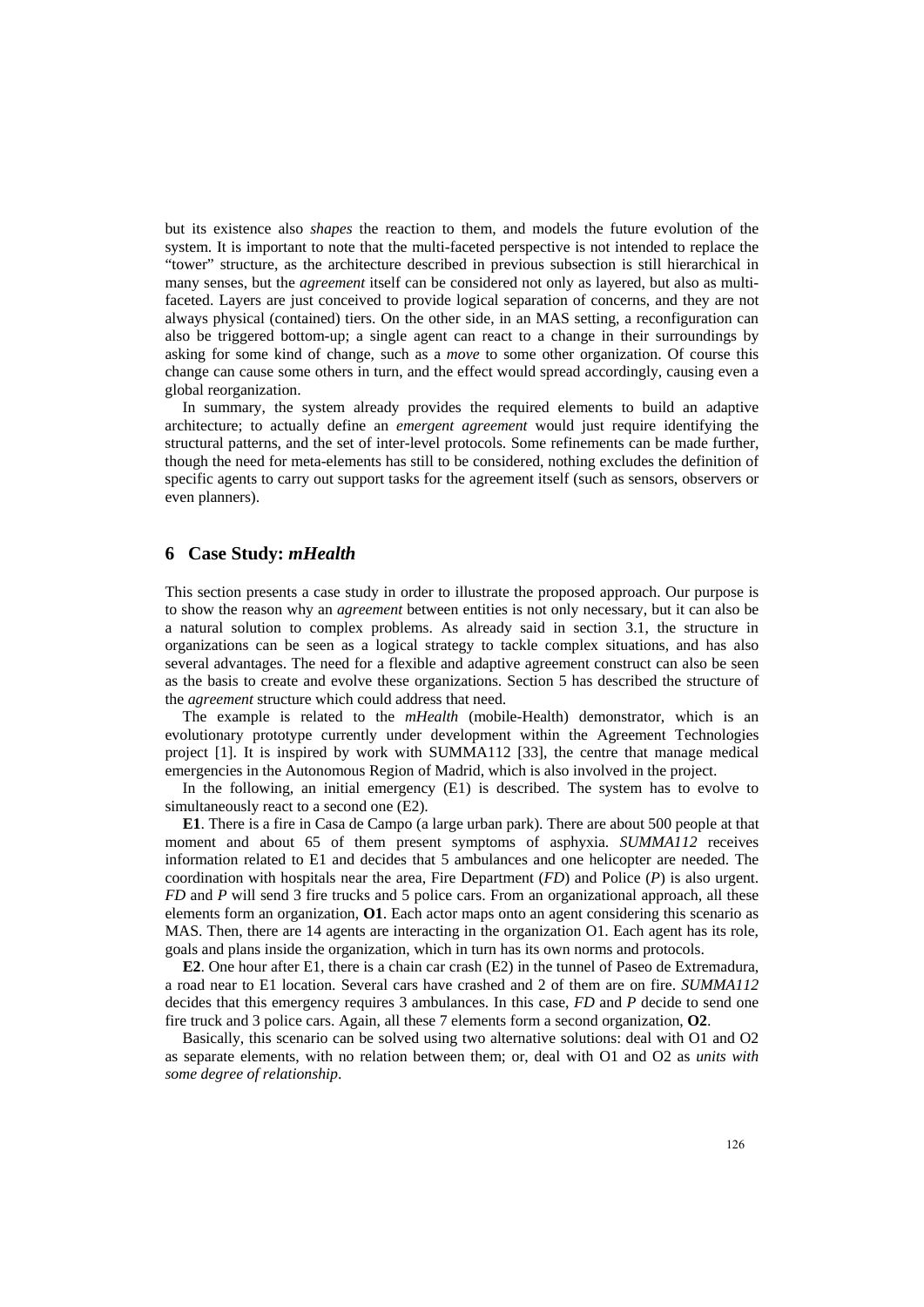The second is the most efficient and sensible approach, as it must have into account potential interactions between both emergencies. So, let's consider first O1, whose elements reach an *agreement* to tackle E1. At this point, the agreement construct can be seen as "the set of elements interacting in a coordinated way to solve a problem". But at the time to assign resources to E2, O2 is not considered in isolation from O1. Some resources that previously were mapped onto O1 now can be mapped on O2 because the conditions in emergency E1 may have changed during the last hour. This process of re-mapping implies a *reconfiguration* of unit O1, i.e. an agent's *reorganization* within the *O1O2 composite*.

Some services which were provided by unit O1 are no longer required in E1 and now can be re-mapped onto O2. This can be done at different levels (for instance, registering services at the unit level, with no structural changes); but the simplest and most efficient solution implies not only re-assigning *services*, but also the *agents* which provide them, i.e. doing a *reorganization*. For example, according to the observed results in O1 some services can be assigned to E2. Additional elements are also assigned to E2 to fulfil O2 necessities. O1, a smaller unit now, continues working in E1; and a new agreement is created around E2, defining the O2 organization. At the same time, a larger *agreement* is created encompassing both units (and therefore, defining another one). This agreement would continue adapting to changes in both emergencies as system evolves.

Elements participating in an *agreement* (*O1+O2*) must be capable to adjust themselves to environmental changes, to accomplish the goals in the agreement. This will often lead to changes, not in the elements themselves, but on their configuration. In fact, even the criteria used to decide if an agent belongs in an agreement should be managed the same way: this defines an *emergent agreement*, where not only part of the behaviour, but the structure itself emerges from the situation.

The base architecture described in Section 2 already includes all the services and facilities necessary to carry out any reconfiguration [4]. However, this is not enough to define a selfadaptive structure – the triggering of those services is essential. Of course *norms* (to define constraints) and *organizations* (to define their scope) can assist in the establishment of such a structure; and even the *negotiation* layer can be used to trigger the creation of the agreement itself.

## **7 Conclusion**

It has been argued that MAS techniques should be more accessible to software community in general in this paper. As services are concepts very popular in industry and can simplify the transition, this work has proposed a service-oriented framework, consisting on a supporting agent-oriented architecture; a development methodology for service-oriented MAS; and an infrastructure based on the concept of agreement, which makes it adaptive.

The example shows why it is needed to consider a general *ecosystem*, instead a "classic" *closed* system or a single-design *open* system. To actually provide the required response in an emergency, SUMMA112 has to coordinate with the information systems from the Fire Department, the Police, and every hospital in the area. This implies that it is not possible to have a unified pre-*programmed* strategy to manage emergencies, as it should be embedded in several independent systems which only sometimes gather to act together.

The key idea in the Agreement Model is that it creates an architectural *context*, in which agents (organizations, services) are coordinated and reorganized by inclusion in a structure. In particular, there is *not* an architectural element in charge of reconfiguration, i.e. there is not a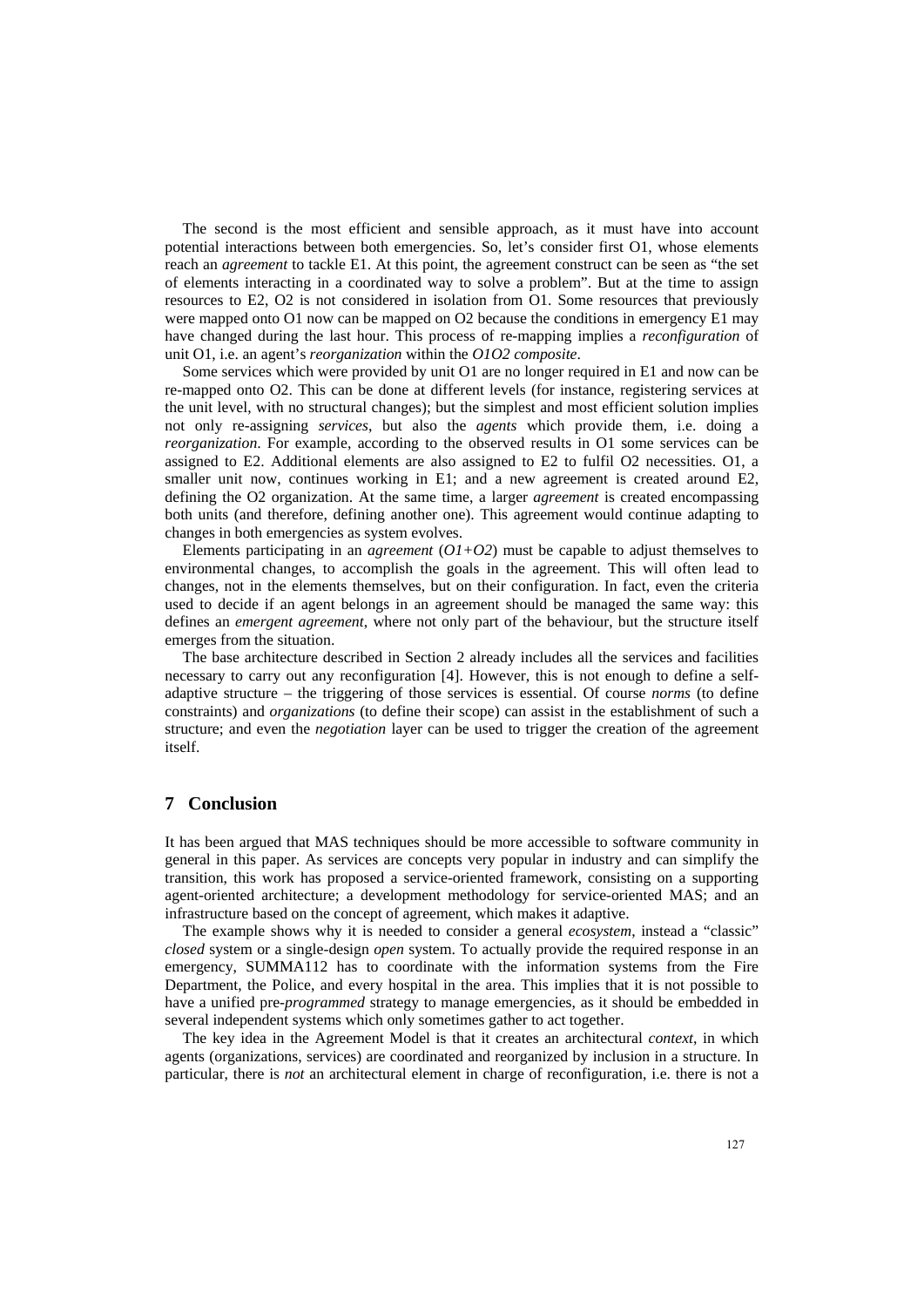self-*supervisor*. Instead of that, every self-property in the system is conceived as *emergent*, and they will be "indirectly" provided by structural features of the agreement. The elements do just what they must to comply with the requirements of the location they occupy within the architecture; the relationships between the *agreement facets* will do the rest. Again, the case study discussed previously describes a simulated coordination effort in the current SUMMA112 system. In [10], MAS structured in organizations, and implemented in THOMAS architecture has been used to model systems and simulate several situations.

The reconfiguration process has also been modelled and tested using several different approaches; but this manual process is only the first stage of research. The next step is to develop a *model-driven* approach to guide the reconfiguration, and will be followed by a welldefined self-adaptive, emergent approach, which is the ultimate goal.

**Acknowledgment:** This work has been partially funded by Project AT (CONSOLIDER CSD2007-0022, INGENIO 2010) of the Spanish Ministry of Science and Innovation, and from COST Action AT (COST IC0801) from the EU RTD Framework Programme.

## **References**

- [1] Agreement Technologies (AT) Project: http://www.agreement-technologies.org/ (2009)
- [2] Ana Mas: Agentes Software and Sistemas Multi-Agente: Conceptos, Arquitecturas y Aplicaciones. Prentice-Hall (2005).
- [3] Argente, E.: GORMAS: Guidelines for ORganization-based Multiagent Systems. PhD thesis, Universidad Politécnica de Valencia (2008).
- [4] Argente, E., Botti, V., Carrascosa, C., Giret, A., Julian, V., and Rebollo, M.: An Abstract Architecture for Virtual Organizations: The THOMAS Project. Technical report, DSIC, Universidad Politécnica de Valencia (2008).
- [5] Argente, E., Julian, V., and Botti, V.: Multi-Agent System Development based on Organizations. Electronic Notes in Theoretical Computer Science 150(3):55-71 (2006).
- [6] Atienza, M., Schorlemmer, M.: I-SSA Interaction-situated Semantic Alignment. Proc Int. Conf. on Cooperative Information Systems (CoopIS 2008) (2008).
- [7] Booth, D., Haas, H., McCabe, F., Newcomer, E., Champion, M., Ferris, C., and Orchard, D.: Web Services Architecture. W3C WSA Working Group, W3 Consortium (2004)
- [8] Brooks, R.: Intelligence without Representation. Art. Intelligence, 47:139-159 (1991).
- [9] Caire, G., Coulier, W., Garijo, F., Gomez, J., Pavon, J., Leal, F., Chainho, P., Kearney, P., Stark, J., Evans, R., and Massonet, P.: Agent-oriented analysis using MESSAGE /UML. LNCS vol. 2222:119–125 (2002).
- [10] Centeno, R., Fagundes, M., Billhardt, H., and Ossowski, S.: Supporting Medical Emergencies by MAS. In "Agent and Multi-Agent Systems: Technologies and Applications". LNCS, vol. 5559:823- 833. Springer (2009).
- [11] Cervenka, R., and Trencansky, I.: AML. The Agent Modeling Language. Whitestein Series in Software Agent Technologies and Autonomic Computing. Birkauser (2007).
- [12] Christensen, E., Curbera, F., Meredith, G. and Weerawarana, S.: Web Services Description Language (WSDL) 1.1. W3C Consortium. W3C Note (2001)
- [13] Dellarocas, C., and Klein, M.: Civil agent societies: Tools for inventing open agent-mediated electronic marketplaces. In ACM Conf. Electronic Commerce (EC-99) (1999).
- [14] DeLoach, S.: Moving multi-agent systems from research to practice. International Journal of Agent-Oriented Software Engineering - Vol. 3, No.4 pages 378 – 382 (2009)
- [15] Dignum, V.: A Model for Organizational Interaction: Based on Agents, Founded in Logic. PhD thesis, Utrecht University.
- [16] Erman, L., Hayes-Roth, F., Lesser, V., Reddy, R.: The Hearsay-II Speech-Understanding System: Integrating Knowledge to Resolve Uncertainty. ACM Computing Surveys 12(2), pages 213-253 (1980)